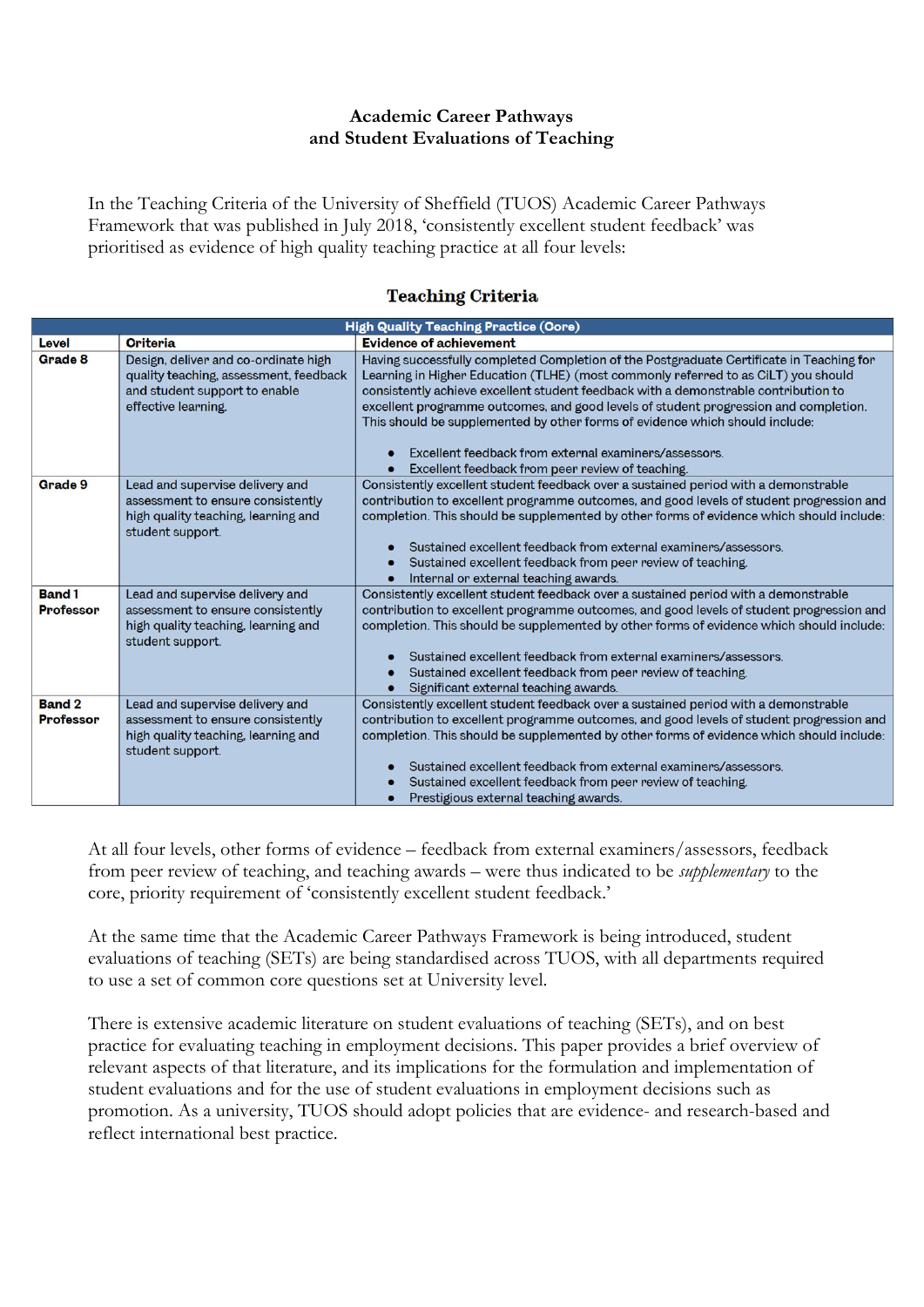### **Concerns Regarding Student Evaluations of Teaching**

 $\overline{a}$ 

Contrary to the implications of the Academic Career Pathways Framework published in July 2018, student evaluations do not measure 'high quality teaching practice.' Student evaluations, concludes Richard Freishtat, the Director of the Center for Teaching and Learning at the University of California, Berkeley, are 'primarily measures of student satisfaction with their experience in a [module].' This is not the same thing as high quality teaching practice: 'there is no compelling correlation between student learning and more highly rated instructors.'1 Indeed, some studies have found *negative* correlations between high student evaluation ratings and other measures of teaching effectiveness.2

Whether students express satisfaction with their experience of a module depends on many factors that are irrelevant to high quality teaching practice. There is extensive evidence that student evaluations of teaching are strongly (though non-uniformly) biased on the basis of personal characteristics of the instructor. These include gender and race, both of which are legally protected characteristics. Multiple studies have found that female instructors<sup>3</sup> and instructors of colour<sup>4</sup> tend

See also Philip B. Stark and Richard Freishtat, 'An Evaluation of Course Evaluations,' *ScienceOpen Research* (2014), esp. 3–4, 1; Anne Boring, Kellie Ottoboni, and Philip B. Stark, 'Student Evaluations of Teaching (Mostly) Do Not Measure Teaching Effectiveness,' *ScienceOpen Research* 2016.1 (2017), esp. 1–2, 10; Bob Uttl, Carmela A. White, Daniela Wong Gonzalez, 'Meta-analysis of Faculty's Teaching Effectiveness: Student Evaluation of Teaching Ratings and Student Learning are Not Related,' *Studies in Educational Evaluation* 54 (2017), esp. 38–40.

2 Michela Braga, Marco Paccagnella, and Michele Pellizzari, 'Evaluating Students' Evaluations of Professors,' *Economics of Education Review* 41 (2014), esp. 81–2; Scott E. Carrell and James E. West, 'Does Professor Quality Matter? Evidence from Random Assignment of Students to Professors,' *Journal of Political Economy*, 118.3 (2010), 412, 428–9.

3 Kristina M.W. Mitchell and Jonathan Martin, 'Gender Bias in Student Evaluations,' *PS: Political Science & Politics*, , 51.3 (2018), 648–52; Anne Boring, 'Gender Biases in Student Evaluations of Teaching,' *Journal of Public Economics* 145 (2017), 27–41; Boring, Ottoboni, and Stark, 'Student Evaluations of Teaching (Mostly) Do Not Measure Teaching Effectiveness,' esp. 6–7, 8–9; Julianne Arbuckle and Benne Williams, 'Students' Perceptions of Expressiveness: Age and Gender Effects on Teacher Evaluations,' *Sex Roles* 49.9 (2003), 507–16; Lillian MacNell, Adam Driscoll, and Andrea N. Hunt, 'What's in a Name: Exposing Gender Bias in Student Ratings of Teaching,' *Innovative Higher Education*, 40.4 (2015), 291–303.

4 Therese A. Huston, 'Race and Gender Bias in Higher Education: Could Faculty Course Evaluations Impede Further Progress toward Parity?,' *Seattle Journal for Social Justice* 4.2 (2005), 598–9; Bettye P. Smith and Billy Hawkins, 'Examining Student Evaluations of Black College Faculty: Does Race Matter?,' *Journal of Negro Education* 80.2 (2011), 149–62; Landon D. Reid, 'The Role of Perceived Race and Gender in the Evaluation of College Teaching on RateMyProfessors.Com,' *Journal of Diversity in Higher Education* 3.3 (2010), 137–52; Daniel Storage, Zachary Horne, Andrei Cimpian, Leslie Sarah-Jane, 'The Frequency of "Brilliant" and "Genius" in Teaching Evaluations Predicts the Representation of Women and African Americans across Fields,' *PloS One*  11.3 (2016).

<sup>&</sup>lt;sup>1</sup> Richard L. Freishtat, *Expert Report on Student Evaluations of Teaching (SET)* (2016) [*link]*, 2; see also Philip B. Stark, *Expert Report on Student Evaluations of Teaching (Faculty Course Surveys)* (2016) [\[link\],](https://ocufa.on.ca/assets/RFA.v.Ryerson_Stark.Expert.Report.2016.pdf?utm_source=OCUFA+Report&utm_campaign=7bb120ce70-EMAIL_CAMPAIGN_2018_07_12_01_15&utm_medium=email&utm_term=0_458512323c-7bb120ce70-&mc_cid=7bb120ce70&mc_eid=%5BUNIQID%5D) 4–6. This briefing paper draws heavily upon Freishtat's expert report, which was prepared for an arbitration case in Canada between Ryerson University and Ryerson Faculty Association. On the basis of the expert evidence presented by Freishtat and Stark, the [Ontario arbitrator found](https://www.canlii.org/en/on/onla/doc/2018/2018canlii58446/2018canlii58446.html) in June 2018 that 'most meaningful aspects of teaching performance and effectiveness cannot be assessed by [student evaluations],' and directed Ryerson University to ensure that student evaluations results 'are not used to measure teaching effectiveness for promotion or tenure.'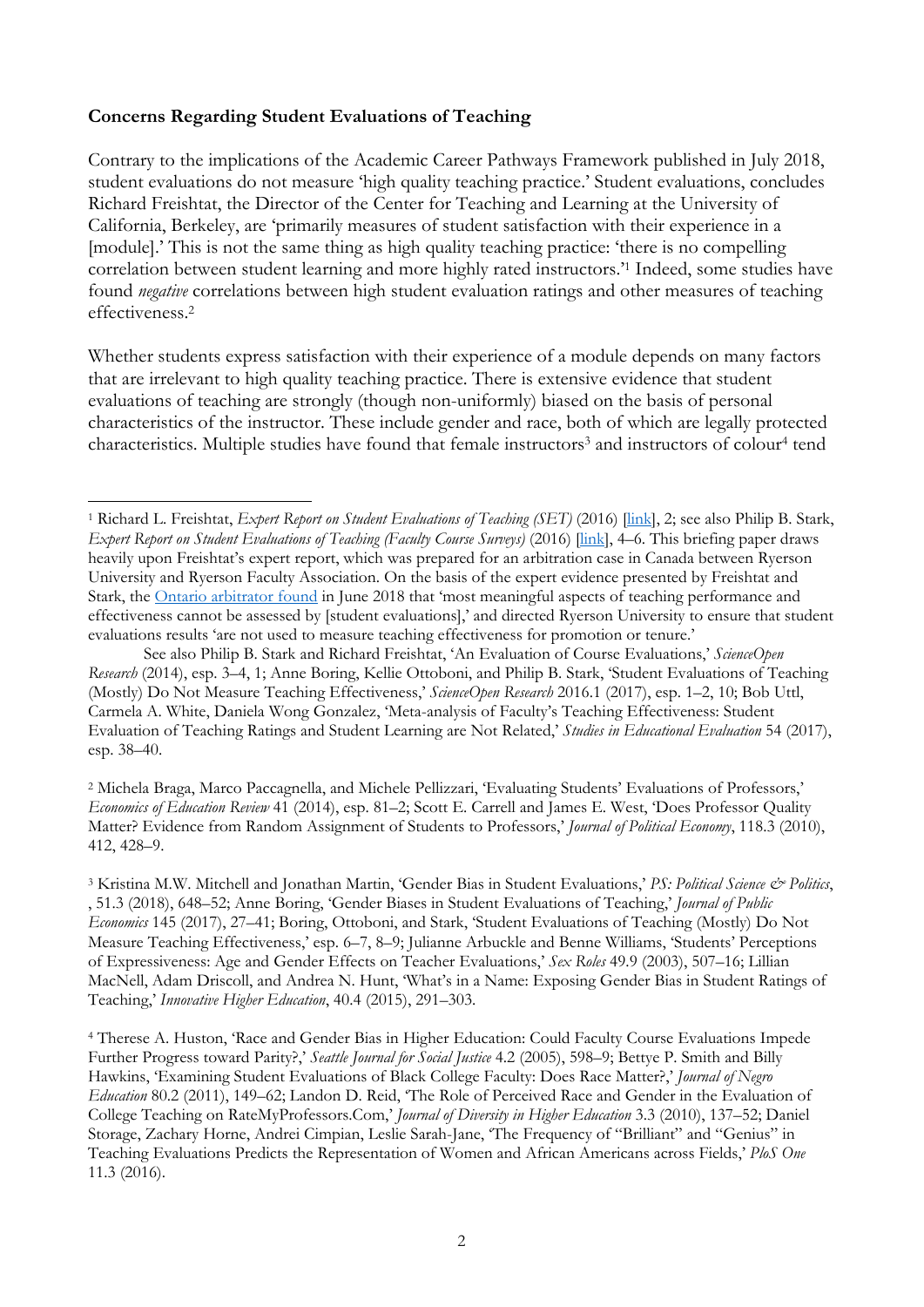to be rated lower in student evaluations of teaching. These biases affect answers even to seemingly 'objective' questions, such as the promptness with which marks are returned.5

Studies have found many other factors that can also affect student evaluations of teaching and that are beyond the control of the instructor and/or are irrelevant to high quality teaching practice. These include the instructor's age, $6$  the instructor's accent, $7$  the instructor's perceived physical attractiveness,<sup>8</sup> students' grade expectations,<sup>9</sup> the subject matter and discipline (e.g. humanities or STEM, quantitative or non-quantitative<sup>10</sup>), class size,<sup>11</sup> the physical condition of the classroom,<sup>12</sup> etc. Instructors who address 'sensitive, challenging, and controversial topics' that challenge students' beliefs, or who engage in innovation in teaching methods, also tend to be rated lower in student evaluations.13

8 Daniel S. Hamermesch and Amy Parker, 'Beauty in the Classroom: Instructor's Pulchritude and Putative Pedagogical Productivity,' *Economics of Education Review* 24.4 (2005), 369–76; Todd C. Riniolo, Katherine C. Johnson, Tracy R. Sherman, Julie A. Misso, 'Hot or Not: Do Professors Perceived as Physically Attractive Receive Higher Student Evaluations?,' *Journal of General Psychology*, 133.1 (2006), 19–35; Tobias Wolbring, and Patrick Riordan, 'How Beauty Works: Theoretical Mechanisms and Two Empirical Applications on Students' Evaluation of Teaching,' *Social Science Research* 57 (2016), 253–72.

9 Boring, Ottoboni, and Stark, 'Student Evaluations of Teaching (Mostly) Do Not Measure Teaching Effectiveness,' 1, 7; Ross Vasta and Robert F. Sarmiento, 'Liberal Grading Improves Evaluations But Not Performance,' *Journal of Educational Psychology* 71.2 (1979), 207–11; A.C. Worthington, 'The Impact of Student Perceptions and Characteristics on Teaching Evaluations: A Case Study in Finance Education,' *Assessment & Evaluation in Higher Education* 27.1 (2002), 60–2.

10 Bob Uttl, Carmela A. White, Alain Morin, 'The Numbers Tell it All: Students Don't Like Numbers!,' *PloS One* 8.12 (2013), 1–9.

11 James Monks and Robert Schmidt, 'The Impact of Class Size and Number of Students on Outcomes in Higher

Education' (working paper, Cornell University, School of Industrial and Labor Relations, 2010) [\[link\]](http://digitalcommons.ilr.cornell.edu/workingpapers/114/).

12 Mary Hill and Kathryn Epps, 'The Impact of Physical Classroom Environment on Student Satisfaction and Student Evaluation of Teaching in the University Environment,' *Academy of Educational Leadership Journal* 14.4 (2010), 65–79.

13 Freishtat, *Expert Report on Student Evaluations of Teaching*, 7–8; Su L. Boatright-Horowitz and Sojattra Soeung, 'Teaching White Privilege to White Students can Mean Saying Good-Bye to Positive Student Evaluations,' *American Psychologist* 64.6 (2009), 574–5.

<sup>5</sup> MacNell, Driscoll, and Hunt, 'Exposing Gender Bias,' 300; Boring, Ottoboni, and Stark, 'Student Evaluations of Teaching (Mostly) Do Not Measure Teaching Effectiveness,' 1, 8; Mitchell and Martin, 'Gender Bias in Student Evaluations,' 651.

<sup>6</sup> Stefano Bianchini, Francesco Lissoni, and Michele Pezzoni, 'Instructor Characteristics and Students' Evaluation of Teaching Effectiveness: Evidence from an Italian Engineering School,' *European Journal of Engineering Education* 38:1 (2013), 49, 40–1; Arbuckle and Williams, 'Students' Perceptions of Expressiveness: Age and Gender Effects on Teacher Evaluations,' 507–16.

<sup>7</sup> John Ogier, 'Evaluating the Effect of a Lecturer's Language Background on a Student Rating of Teaching Form,' *Assessment & Evaluation in Higher Education* 30.5 (2005), 477–88; Nicholas Close Subtirelu, "'She does have an accent but…": Race and Language Ideology in Students' Evaluations of Mathematics Instructors on RateMyProfessors.com,' *Language in Society* 44.1 (2015), 35–62.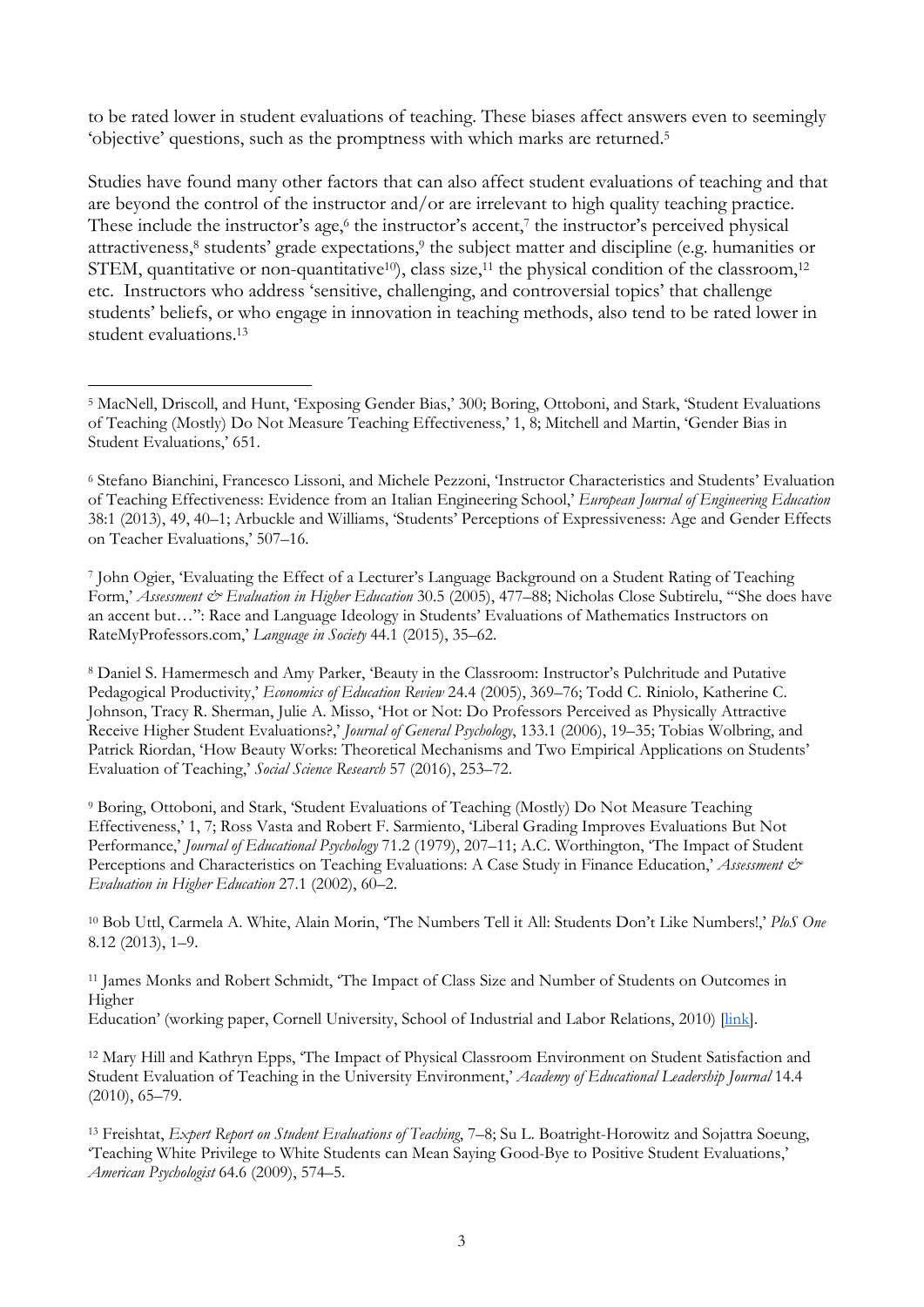Biases in student evaluations – conclude Anne Boring, Kellie Ottoboni, and Philip Stark – 'can be large enough to cause more effective instructors to get lower SET than less effective instructors.' And 'given the many sources of bias in SET and the variability in magnitude of the bias by topic, item, student gender, and so on, as a practical matter it is impossible to adjust for biases to make SET a valid, useful measure of teaching effectiveness.'14

Far from encouraging high quality teaching practice, prioritising student evaluations in employment decisions has a negative impact on teaching quality. Freishtat concludes that 'an over-reliance on SETs as a measure of [staff] performance in teaching serves to deter pedagogical improvement and innovation.' Instead, 'teaching to SETs occurs. Instructors are disincentivized to improve and innovate teaching, and are instead incentivized to focus on approaches not driven by increasing student learning (e.g. lower course rigor) that are highly correlated to increased student ratings.'15

## **Implications for the formulation and implementation of student evaluations**

These concerns regarding student evaluations of teaching have important implications for how student evaluations should be formulated and implemented.

On the kinds of questions that should be used in student evaluations, Freishtat concludes: 'Appropriate items [in student evaluation questionnaires] ask the student to comment on themselves, their background, and their experience only. Inappropriate items ask the student to comment on the course or instructor, and the impact on them/their learning. These types of questions invite the most bias, and include areas of teaching and learning that students do not have sufficient expertise to comment upon.<sup>'16</sup>

Questions used in student evaluations at Sheffield should be formulated in accordance with these guidelines. Two of the four core questions that all TUOS departments are required to ask at the end of each module in 2018–19 – *'The tutor(s) were approachable and helpful'* and *'The teaching (was interesting and challenging and) helped me learn'* – are particularly inappropriate and invite bias.

Freishtat notes that 'the driving purpose of standardizing SET questions across any institution is to make comparisons of teaching effectiveness in merit and promotion decisions.' Such standardisation across an institution is 'very problematic':

Administering SET in a standardized way across an institution depersonalizes and ignores the complexity of teaching. It also ignores the contexts… that affect ratings (e.g., qualitative versus quantitative course, required versus elective course). Instead, it asserts that everyone must teach in the same way to be rated well on standardized items, and that all instructors have equal opportunity to garner high ratings regardless of context. It is misleading to standardize SET across an institution because of what it will necessarily further obscure (e.g., biases that affect ratings based on course

 $\overline{a}$ 

<sup>14</sup> Boring, Ottoboni, and Stark, 'Student Evaluations of Teaching (Mostly) Do Not Measure Teaching Effectiveness,' 1, 10.

<sup>15</sup> Freishtat, *Expert Report on Student Evaluations of Teaching*, 8, 5. See also Wendy M. Williams and Stephen J. Ceci, '"How'm I doing?" Problems with Student Ratings of Instructors and Courses,' *Change: The Magazine of Higher Learning* 29.5 (1997), 12–23.

<sup>16</sup> Richard L. Freishtat, *Expert Supplemental Report on Student Evaluations of Teaching* (2016), 7 [\[link\];](https://ocufa.on.ca/assets/RFA.v.Ryerson_Freishtat.Expert.Supplemental.Reports_2016.2018.pdf?utm_source=OCUFA+Report&utm_campaign=7bb120ce70-EMAIL_CAMPAIGN_2018_07_12_01_15&utm_medium=email&utm_term=0_458512323c-7bb120ce70-&mc_cid=7bb120ce70&mc_ei) see also Stark, *Expert Report on Student Evaluations of Teaching (Faculty Course Surveys)*, 8.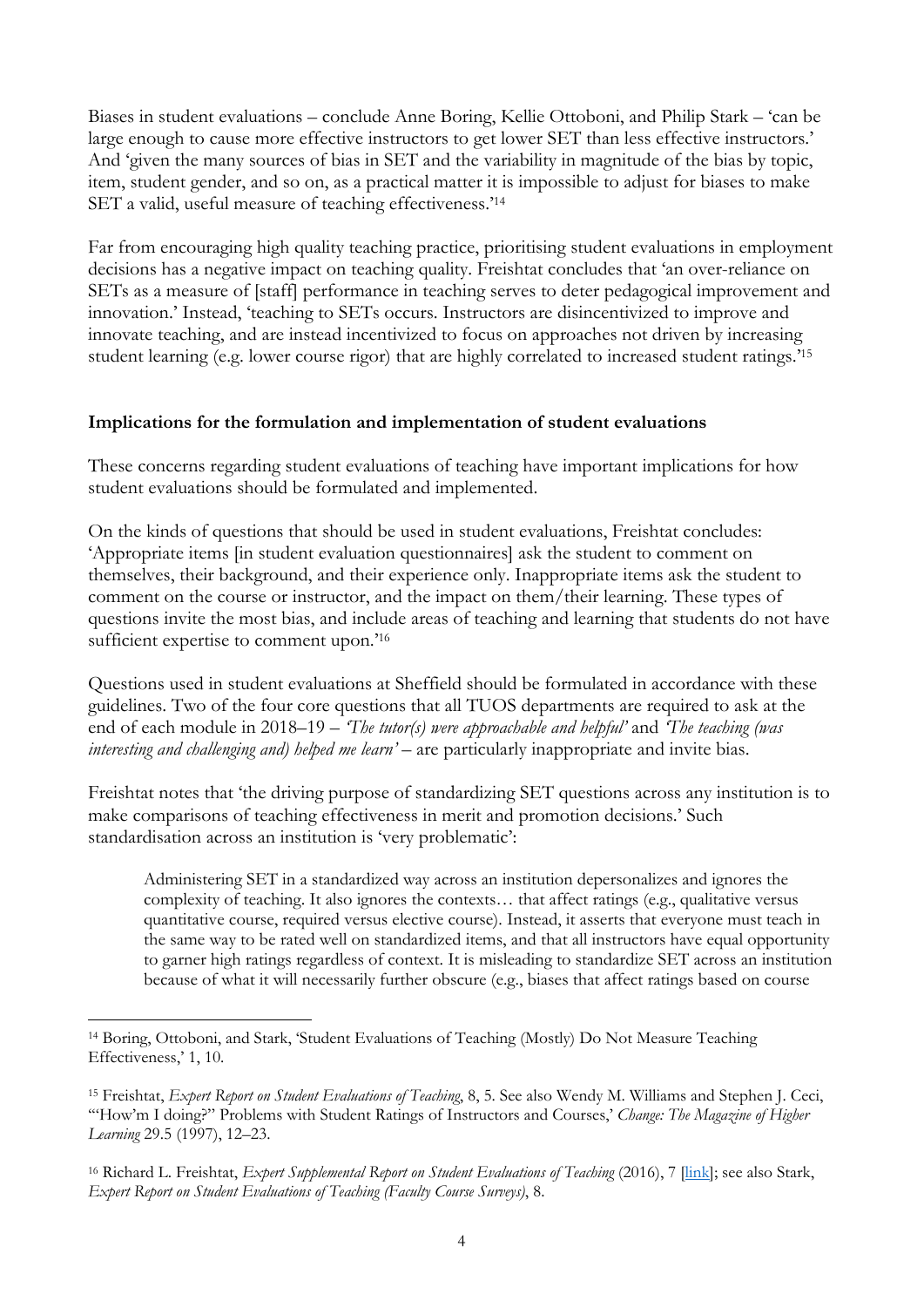subject, type, format, level, content, etc.), and that the obscuring penalizes and ultimately discourages pedagogical experimentation and innovation – both things we want to encourage in order to promote increased student learning.

For these reasons, some experts recommend that questions used in student evaluations should be formulated 'at the department-level, and not beyond it.'17

### **Implications for the use of student evaluations in employment decisions**

Concerns regarding student evaluations of teaching also have important implications for how student evaluations are used in employment decisions such as promotion. As Freishtat observes, the expert 'consensus is that a teaching dossier is the ideal tool for assessing teaching effectiveness.'18

In response to concerns about overreliance on student evaluations of teaching in employment decisions, teaching dossiers (portfolios) were developed as a method of assessing teaching effectiveness in employment decisions by colleagues in our sister union, the Canadian Association of University Teachers (CAUT), in the 1970s and 1980s. Bruce Shore, the professor of educational psychology who co-ordinated the CAUT's efforts in this field in the 1970s, explained that 'The idea is not to list the things an instructor must do. Rather, the aim is to create a larger selection of such types of evidence that any one instructor could use himself [*sic*].'19

Following the CAUT's initiative, portfolio-style approaches are now used to document teaching in higher education institutions around the world, including here at the University of Sheffield in the [Learning & Teaching Professional Recognition Scheme](https://www.sheffield.ac.uk/staff/learning-teaching/elevate/cpd-recognition/recognition) (LTPRS), TUOS's internal accreditation process for professional recognition by the Higher Education Academy (HEA). There is an extensive academic literature on the preparation, interpretation, and evaluation of portfolios.<sup>20</sup>

Portfolio-style approaches to documenting teaching recognise that there is no easy shortcut or single metric that can be used to assess high quality teaching practice. Instead they bring together multiple forms of evidence in order to provide 'complementary perspectives on various aspects of teaching.'21 Such approaches thus draw upon a much wider range of sources than the four categories listed in the TUOS Academic Career Pathways Framework (student evaluations, peer review, feedback from external examiners, teaching awards). Famously, the CAUT's original *Guide to the Teaching Dossier: Its Preparation and Use* (1980) – which first popularised the use of portfolio-

 $\overline{a}$ 

<sup>17</sup> Freishtat, *Expert Report on Student Evaluations of Teaching*, 13.

<sup>18</sup> Freishtat, *Expert Report on Student Evaluations of Teaching*, 9.

<sup>19</sup> Quoted in Christopher K. Knapper, 'The Origins of Teaching Portfolios,' *Journal on Excellence in College Teaching* 5.1 (1995), 45–56.

<sup>20</sup> See, for instance: Carol O'Neil and Alan Wright, *Recording Teaching Accomplishment: A Dalhousie Guide to the Teaching Dossier* (5th edn., Halifax, Nova Scotia, 1995); John P. Murray, *Successful Faculty Development and Education: The Complete Teaching Portfolio* (Washington DC, 1995); Peter Seldin, J. Elizabeth Miller, and Clement A. Seldin, *The Teaching Portfolio: A Practical Guide to Improved Performance and Promotion/Tenure Decisions* (4<sup>th</sup> edn., San Francisco, 2010).

<sup>21</sup> Freishtat, *Expert Report on Student Evaluations of Teaching*, 10.